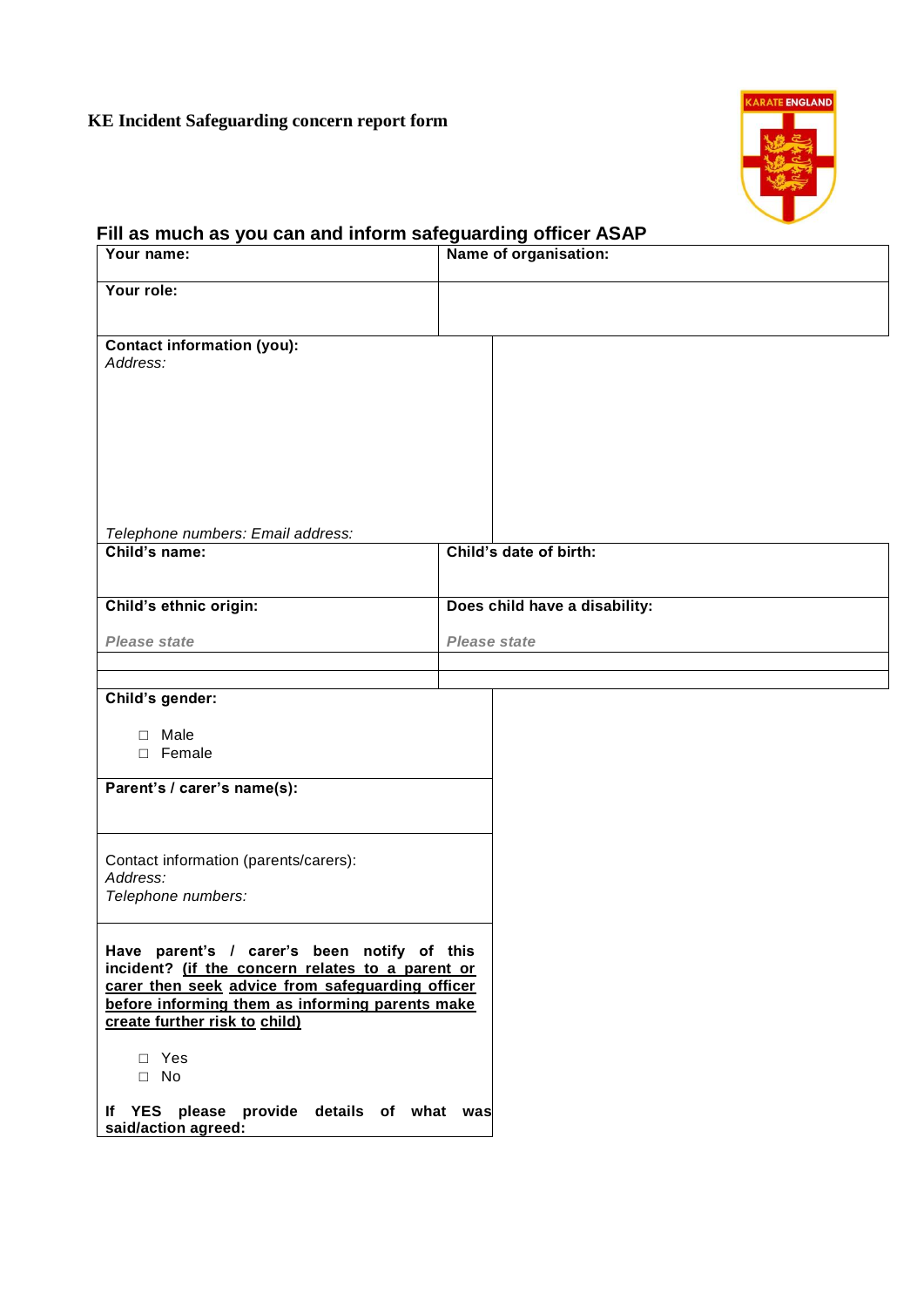## **Are you reporting your own concerns or responding to concerns raised by someone else or a child:**

- □ Responding to my own concerns
- □ Responding to concerns raised by someone else
- □ Responding to concerns raised by child/young person

**If responding to concerns raised by someone else**: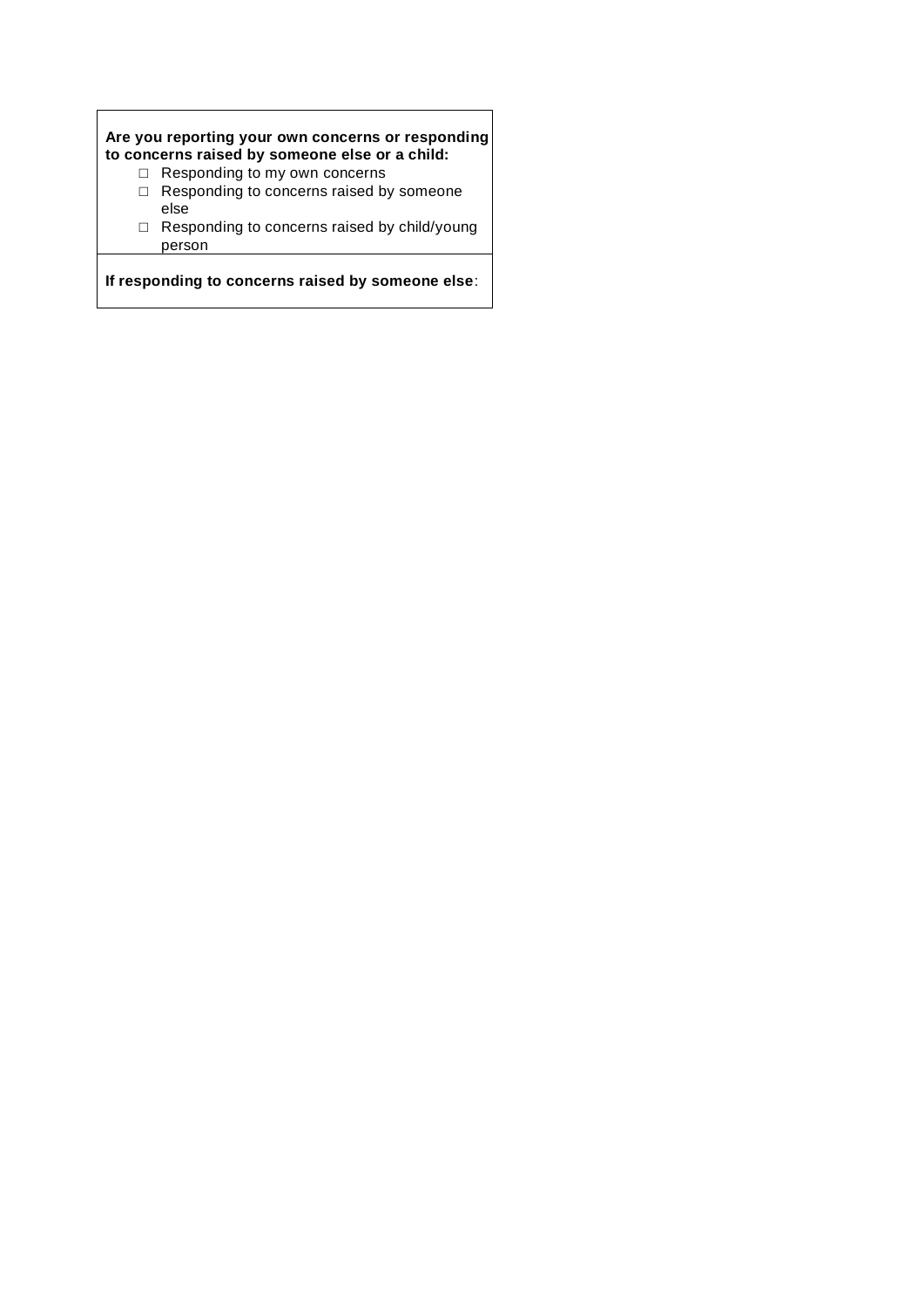

*Please provide further information below*

*Name:*

*Position within the sport or relationship to the child:*

*Telephone numbers: Email address:*

**Date and times of incident:**

**Details of the incident or concerns:** *Include other relevant information, such as description of any injuries and whether you are recording this incident as fact, opinion or hearsay. If safeguarding concern use child's exact words.*

**Child's account of the incident in their words:**

**Please provide any witness accounts of the incident:**

**Please provide details of any witnesses to the incident**: *Name: Position within the club or relationship to the child: Date of birth (if child): Address: Postcode: Telephone number: Email address:* **Please provide details of any person involved in this incident or alleged to have caused the incident / injury:** *Name: Position within the club or relationship to the child: Date of birth (if child): Address: Postcode:*